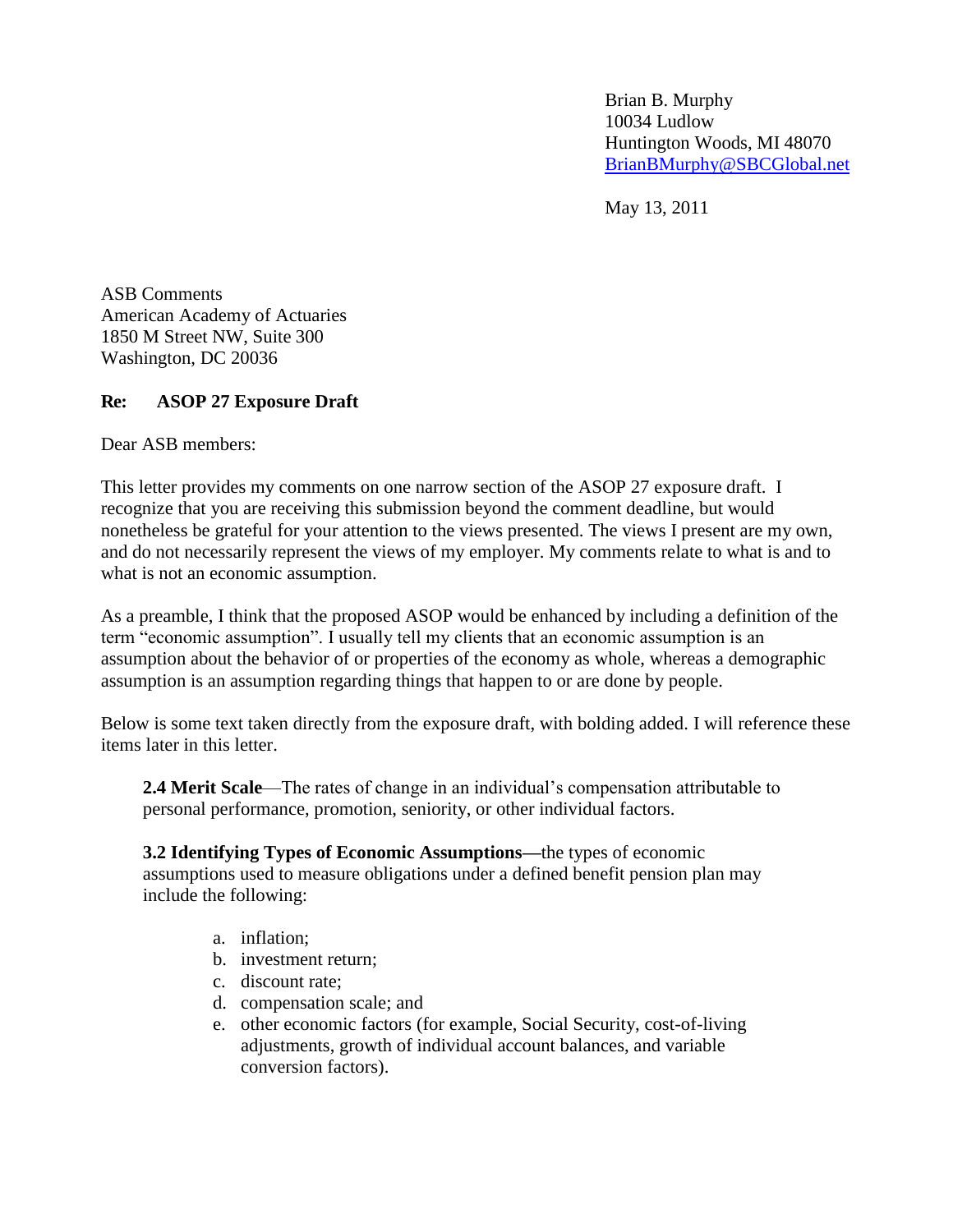ASB Comments May 13, 2011 Page 2

> **3.8 Selecting a Compensation Scale**—Compensation is a factor in determining participants' benefits in many pension plans. Also, some actuarial cost methods take into account the present value of future compensation. Generally, a participant's compensation will change over the long term in accordance with inflation, productivity growth, and merit scale. The assumption used to measure the anticipated year-to-year change in compensation is referred to as the *compensation scale*. It may be a single rate; alternatively, it may vary by age or service, consistent with the merit scale component; or it may vary over future years, consistent with the inflation component.

**3.8.1 Data**—The actuary should review available compensation data. These data may include the following:

- a. the plan sponsor's current compensation practice and any anticipated changes in this practice;
- b. current compensation distributions by age or service;
- c. historical compensation increases and practices of the plan sponsor and other plan sponsors in the same industry or geographic area; and
- d. historical national wage and productivity increases.

I have 3 suggestions regarding these items.

- 1. In the public sector where unfunded actuarial accrued liabilities are commonly funded as a % of payroll, the rate of payroll growth in the payroll is an explicit assumption. Often it is the sum of the rate of inflation and of productivity growth. I would like to see the **rate of payroll growth** listed as an explicit economic assumption in 3.2. This assumption is used primarily in public plans.
- 2. Because productivity growth is listed in 3.8 as a factor affecting the compensation scale and is clearly an economic factor. In my opinion it should be added to Item 3.2.
- 3. The compensation scale as discussed in 3.8 has s properties of both demographic and economic assumptions. I think it should be split into two separate assumptions, one of which we might call the base of the compensation scale. The base of the compensation scale is related to inflation, productivity growth, supply and demand in the labor market and other macroeconomic factors. In many cases it would be equal to the rate of payroll growth described above. The remaining portion of the compensation scale is the merit scale. All of the factors listed in 2.4 that affect the merit scale are individually based factors and do not relate to general economic performance. For this reason, I think that the merit scale is a demographic assumption, and that it should be classified as such. I would not expect to have to tabulate plan participate data based upon age and service as mentioned in 3.8.1.b in order to develop an economic assumption. I think the merit scale should be treated in ASOP 35, and only the "base" of the compensation scale should be treated in ASOP 27..